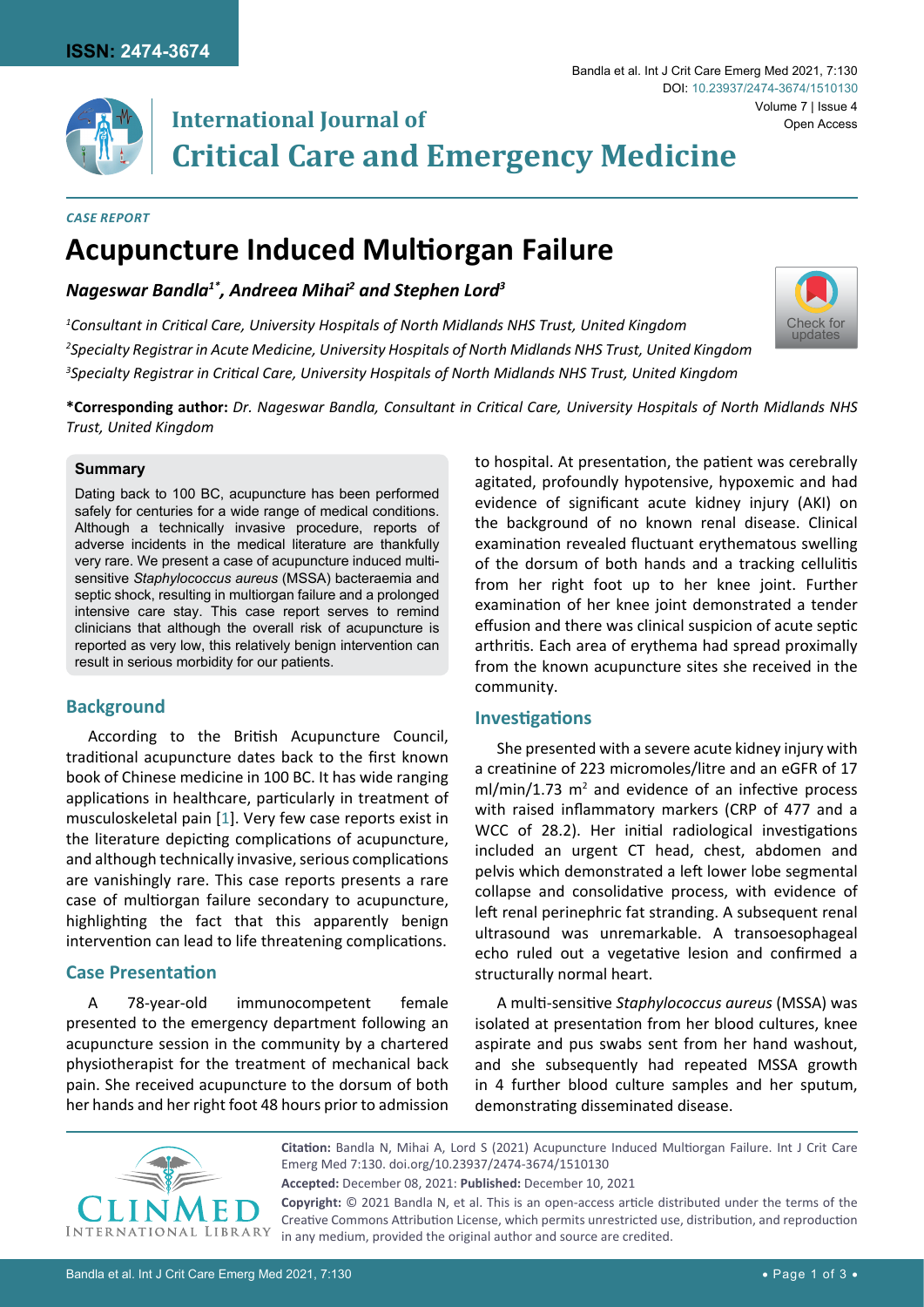## **Differential Diagnosis**

Vasodilatory shock is a relatively common complication of many underlying disease processes seen in the intensive care unit. With the clear history of recent acupuncture and visible track marks on examination, the diagnosis of severe cellulitis complicated by septic arthritis was fairly certain. However, given the swollen appearance of her extremities an important differential to exclude was a necrotising soft tissue infection (NSTI). This diagnosis can be supported or refuted with imaging, with CT being the modality of choice. A CT in this context would demonstrate locules of gas present in the soft tissues. Imaging should never delay surgical exploration if the clinical index of suspicion is high, and the diagnosis of NSTI can be definitively excluded with surgical exploration, observing dull tissue planes which are easily separated in the presence of a suppurative exudate. The perinephric fat stranding was felt to be secondary to seeding of the kidneys from the underlying bacteraemia, ultimately causing pyelonephritis and the consolidative process secondary to aspiration from a low GCS state at presentation. Isolating an MSSA bacteraemia should prompt investigation to rule of infective endocarditis by way of transthoracic or transoesophageal echocardiography. Furthermore, back pain should prompt neuroaxial, abdominal and pelvic imaging to rule out discitis, vertebral osteomyelitis and a psoas abscess respectively.

### **Treatment**

Given her profound vasodilatory shocked state she was quickly referred by the emergency department to critical care for consideration of vasopressors and renal replacement therapy, with peripheral metaraminol being commenced in the resuscitation department. She was promptly accepted by critical care, and on arrival to the intensive care unit she quickly deteriorated with severe hypotension, agitation and worsening hypoxemia. Her conscious status dropped (GCS-7) and she required intubating with an urgent rapid sequence induction, and subsequent central venous catheter insertion and rapid titration of vasopressors. She was commenced on empirical anti-microbial therapy (Flucloxacillin, Co-amoxiclav and Clarithromycin). A bedside needle aspiration of her right knee revealed a supportive effusion and she was taken for an emergency washout of her knee joint and the dorsal aspects of both hands were incised, washed out and laid open.

Given the multiple cultured isolates demonstrating MSSA and the degree of vasodilatory shock her antibiotic cover was changed to Flucloxacilin and Clindamycin.

She had persistent vasodilatory shock and required vasopressor for prolonged periods. She was commenced on continuous veno-venous haemodiafiltration (CVVHDF) from day 2 of her critical care stay and eventually weaned from renal replacement therapy via

sustained low efficiency dialysis (SLED) after 39 days. Her stay was complicated by repeated ventilatory associated pneumonia episodes resulting in a slow ventilatory wean necessitating a temporary percutaneous tracheostomy. The tracheostomy was removed after 34 days of ventilatory support.

### **Outcome and Follow-Up**

As a consequence of the degree of her multi organ failure, she inevitably fell victim to critical illness weakness, resulting in an ITU stay of 53 days and a total of 71 days in hospital. Her illness was further complicated, as after 6 days of hospital discharge she was readmitted with a healthcare associated pneumonia requiring a further 16 days in hospital. This patient suffered multiorgan failure secondary to a disseminated MSSA infection following acupuncture. This resulted in a serious health burden from which she is still recovering to this day.

## **Discussion**

Despite its widespread use in both traditional and alternative medicine there are very few complications reported in the medical literature. There are over 360 acupuncture sites on the body, with the majority of complications being related to direct damage to the underlying organ beneath each site. Examples of such injury include pneumothorax [[2\]](#page-2-1) and cardiac tamponade [\[3\]](#page-2-2) via needle insertion on the anterior thorax and a fatal case of peritonitis following needle insertion on the lower abdomen [\[4\]](#page-2-3). Despite the invasive nature of acupuncture reports of local or disseminated sepsis in immunocompetent patients are very rare. One case study reported a patient who developed necrotising fasciitis following antecubital fossae acupuncture, requiring widespread surgical debridement in order to gain source control [[5](#page-2-4)]. To the authors knowledge, this is the only other case of multiorgan failure secondary to sepsis following acupuncture in the medical literature. With a documented complication rate of 0.55 per 10000 [[6](#page-2-5)] it is a safe intervention, however as this case represents, it has the potential to cause significant injury.

### **Learning Points/Take Home Messages**

- **•**  Acupuncture is a relatively benign intervention and complications of it are vanishingly rare.
- **•**  Given its invasive approach there is the possibility of significant harm, via direct damage to underlying structures or introduction of infection.
- Necrotising soft tissue infections (NTSI) are an important differential to exclude when managing patients with severe cellulitis and vasodilatory shock.
- **•**  Multi-sensitive *Staphylococcus aureus* (MSSA) bacteraemia warrants echocardiography to